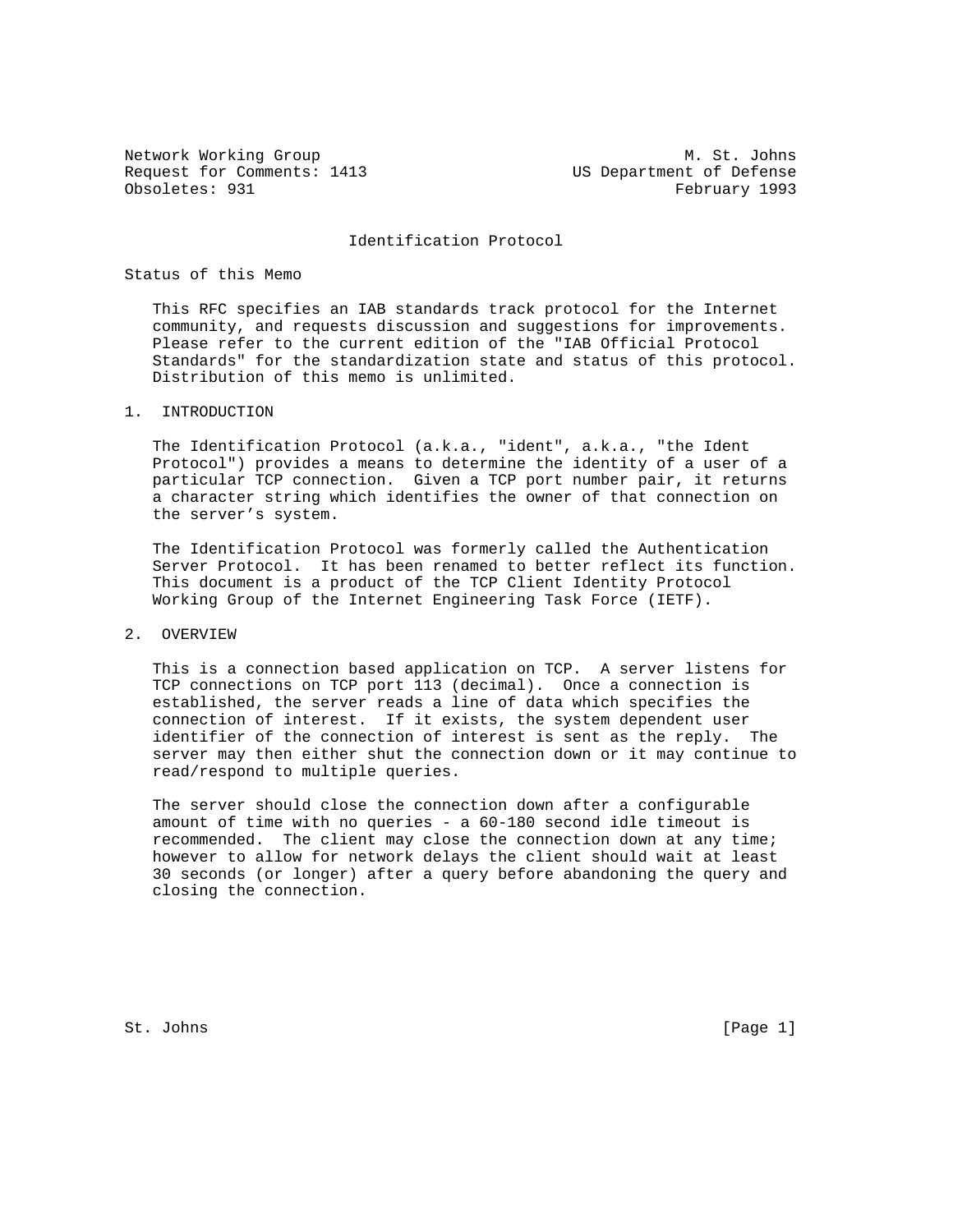3. RESTRICTIONS

 Queries are permitted only for fully specified connections. The query contains the local/foreign port pair -- the local/foreign address pair used to fully specify the connection is taken from the local and foreign address of query connection. This means a user on address A may only query the server on address B about connections between A and B.

#### 4. QUERY/RESPONSE FORMAT

The server accepts simple text query requests of the form:

<port-on-server> , <port-on-client>

where <port-on-server> is the TCP port (decimal) on the target (where the "ident" server is running) system, and <port-on-client> is the TCP port (decimal) on the source (client) system.

 N.B - If a client on host A wants to ask a server on host B about a connection specified locally (on the client's machine) as 23, 6191 (an inbound TELNET connection), the client must actually ask about 6191, 23 - which is how the connection would be specified on host B.

For example:

6191, 23

The response is of the form

<port-on-server> , <port-on-client> : <resp-type> : <add-info>

where <port-on-server>,<port-on-client> are the same pair as the query, <resp-type> is a keyword identifying the type of response, and <add-info> is context dependent.

 The information returned is that associated with the fully specified TCP connection identified by <server-address>, <client-address>, <port-on-server>, <port-on-client>, where <server-address> and <client-address> are the local and foreign IP addresses of the querying connection -- i.e., the TCP connection to the Identification Protocol Server. (<port-on-server> and <port-on-client> are taken from the query.)

For example:

 6193, 23 : USERID : UNIX : stjohns 6195, 23 : ERROR : NO-USER

St. Johns [Page 2]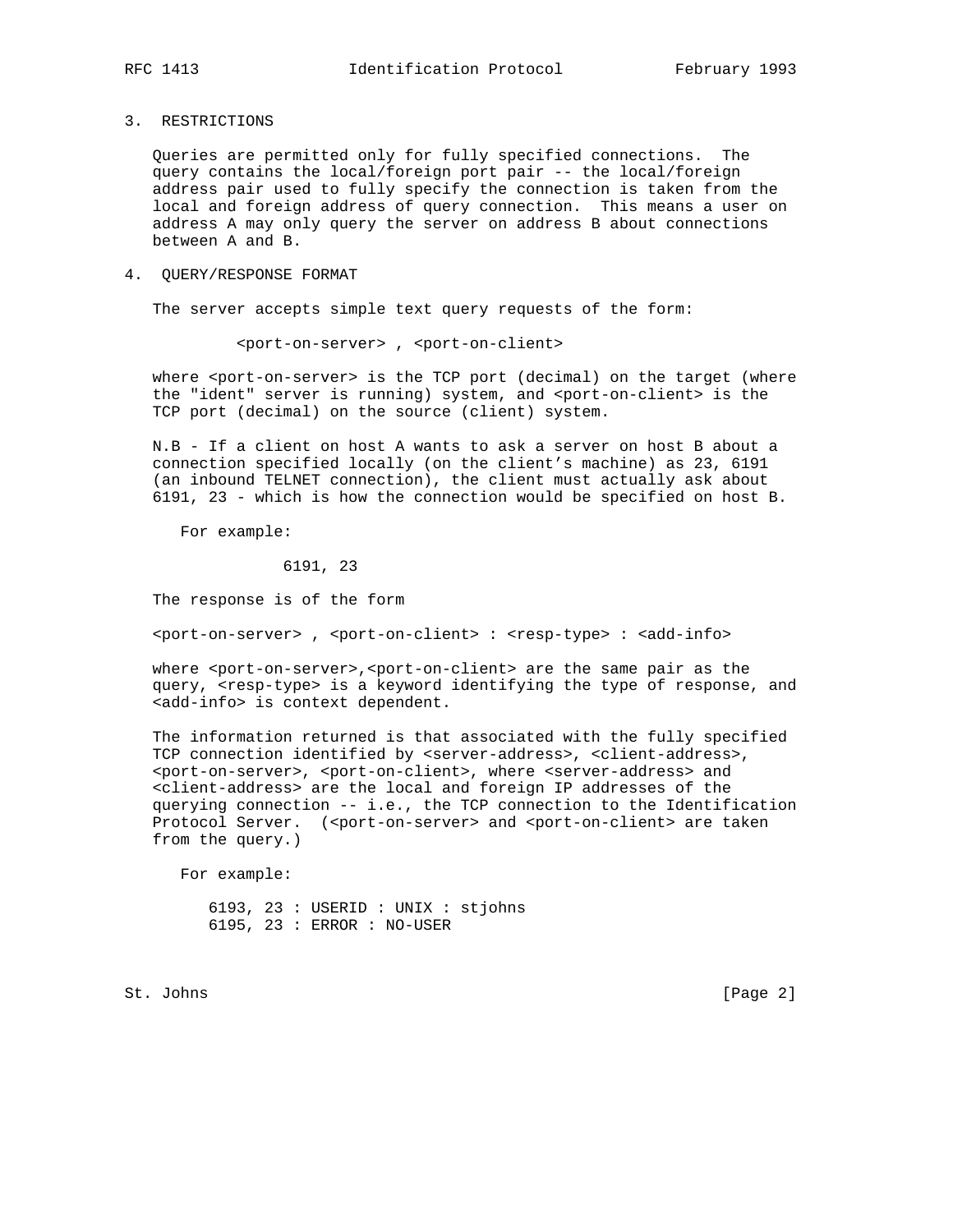# 5. RESPONSE TYPES

A response can be one of two types:

### USERID

In this case, <add-info> is a string consisting of an operating system name (with an optional character set identifier), followed by ":", followed by an identification string.

 The character set (if present) is separated from the operating system name by ",". The character set identifier is used to indicate the character set of the identification string. The character set identifier, if omitted, defaults to "US-ASCII" (see below).

 Permitted operating system names and character set names are specified in RFC 1340, "Assigned Numbers" or its successors.

 In addition to those operating system and character set names specified in "Assigned Numbers" there is one special case operating system identifier - "OTHER".

 Unless "OTHER" is specified as the operating system type, the server is expected to return the "normal" user identification of the owner of this connection. "Normal" in this context may be taken to mean a string of characters which uniquely identifies the connection owner such as a user identifier assigned by the system administrator and used by such user as a mail identifier, or as the "user" part of a user/password pair used to gain access to system resources. When an operating system is specified (e.g., anything but "OTHER"), the user identifier is expected to be in a more or less immediately useful form - e.g., something that could be used as an argument to "finger" or as a mail address.

 "OTHER" indicates the identifier is an unformatted character string consisting of printable characters in the specified character set. "OTHER" should be specified if the user identifier does not meet the constraints of the previous paragraph. Sending an encrypted audit token, or returning other non-userid information about a user (such as the real name and phone number of a user from a UNIX passwd file) are

St. Johns [Page 3]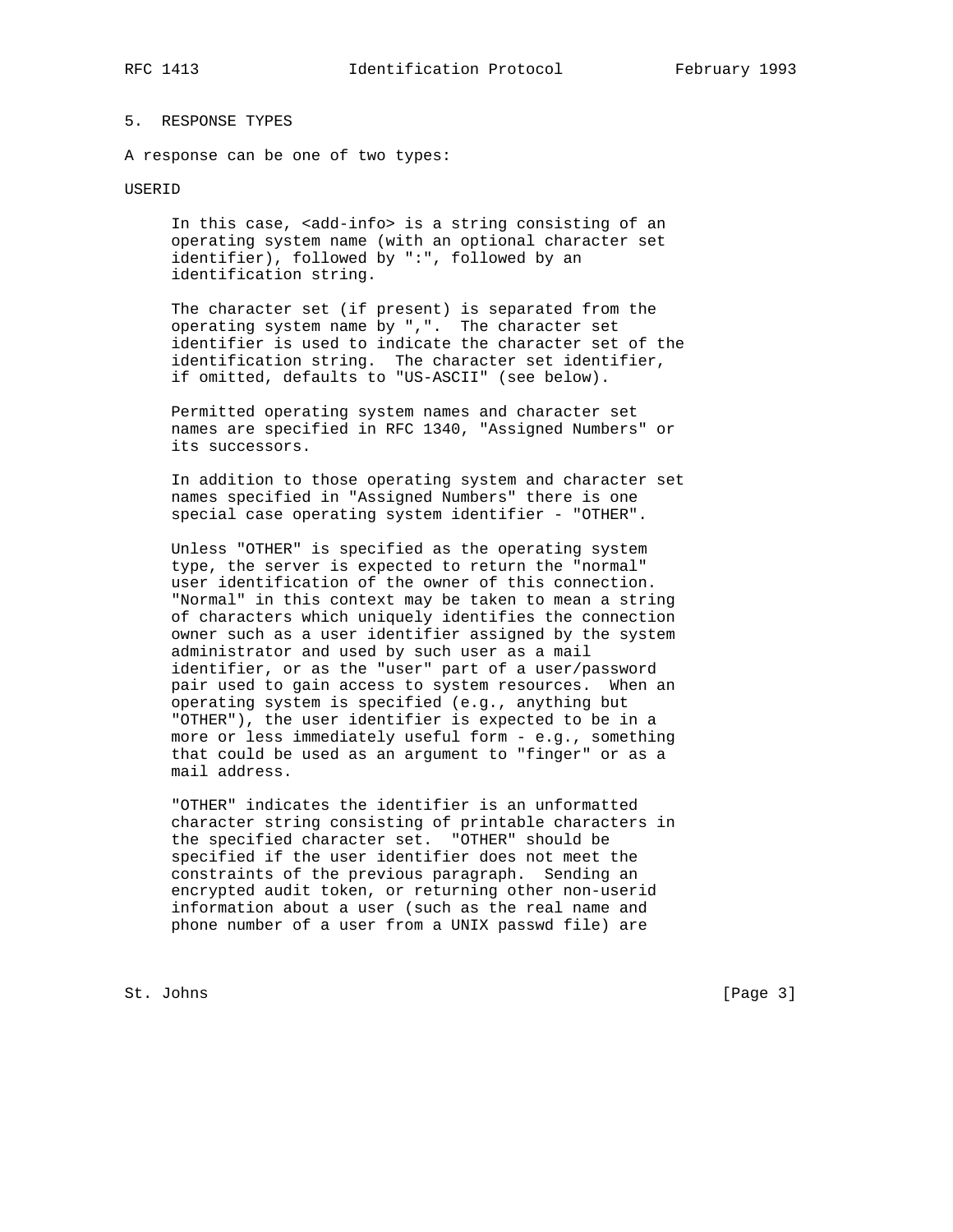both examples of when "OTHER" should be used.

 Returned user identifiers are expected to be printable in the character set indicated.

 The identifier is an unformatted octet string - - all octets are permissible EXCEPT octal 000 (NUL), 012 (LF) and 015 (CR). N.B. - space characters (040) following the colon separator ARE part of the identifier string and may not be ignored. A response string is still terminated normally by a CR/LF. N.B. A string may be printable, but is not \*necessarily\* printable.

## ERROR

For some reason the port owner could not be determined, <add-info> tells why. The following are the permitted values of <add-info> and their meanings:

INVALID-PORT

 Either the local or foreign port was improperly specified. This should be returned if either or both of the port ids were out of range (TCP port numbers are from 1-65535), negative integers, reals or in any fashion not recognized as a non-negative integer.

NO-USER

 The connection specified by the port pair is not currently in use or currently not owned by an identifiable entity.

HIDDEN-USER

 The server was able to identify the user of this port, but the information was not returned at the request of the user.

UNKNOWN-ERROR

 Can't determine connection owner; reason unknown. Any error not covered above should return this error code value. Optionally, this code MAY be returned in lieu of any other specific error code if, for example, the server desires to hide information implied by the return of that error

St. Johns [Page 4]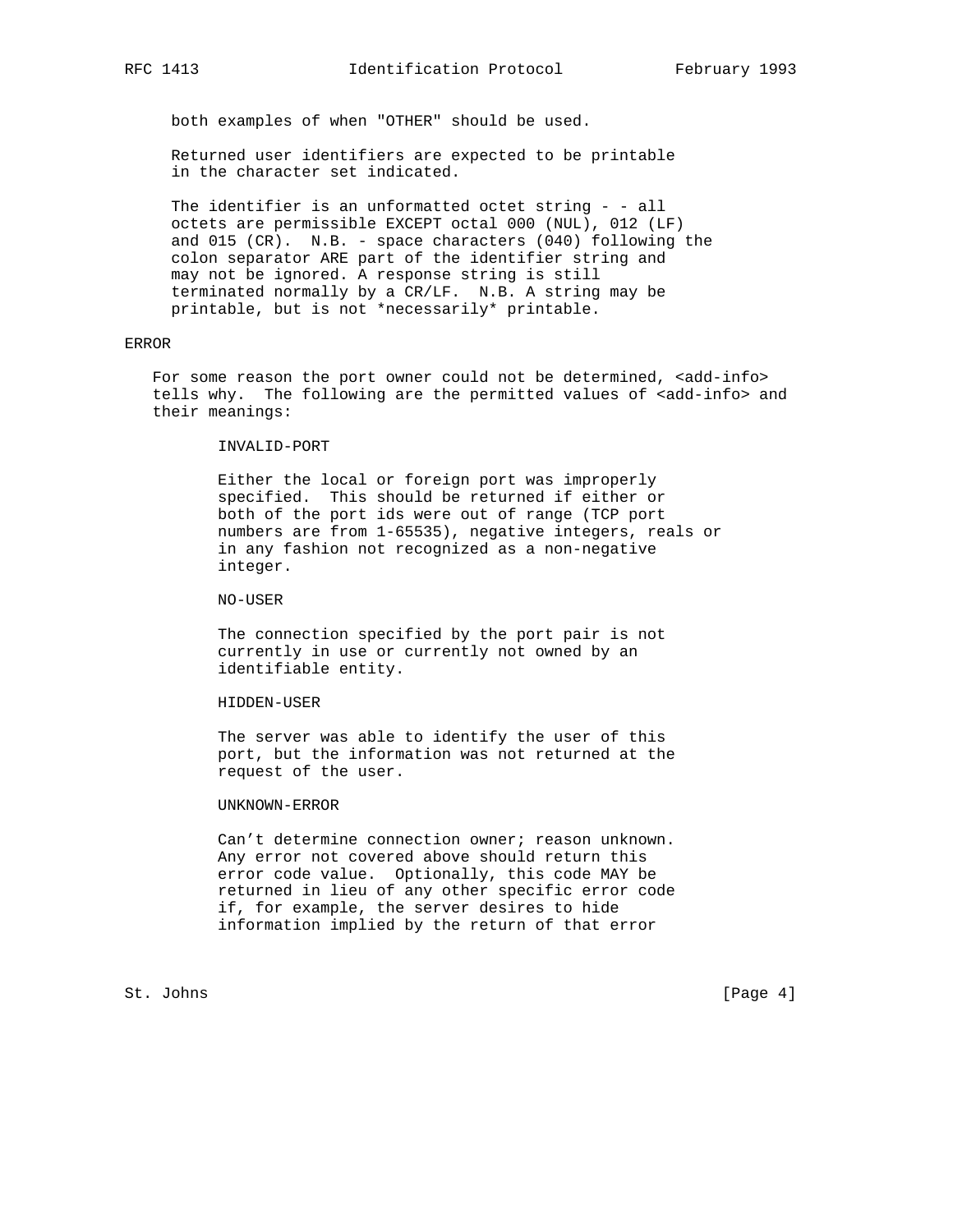code, or for any other reason. If a server implements such a feature, it MUST be configurable and it MUST default to returning the proper error message.

 Other values may eventually be specified and defined in future revisions to this document. If an implementer has a need to specify a non-standard error code, that code must begin with "X".

 In addition, the server is allowed to drop the query connection without responding. Any premature close (i.e., one where the client does not receive the EOL, whether graceful or an abort should be considered to have the same meaning as "ERROR : UNKNOWN-ERROR".

FORMAL SYNTAX

 <request> ::= <port-pair> <EOL> <port-pair> ::= <integer> "," <integer> <reply> ::= <reply-text> <EOL> <EOL> ::= "015 012" ; CR-LF End of Line Indicator <reply-text> ::= <error-reply> | <ident-reply> <error-reply> ::= <port-pair> ":" "ERROR" ":" <error-type> <ident-reply> ::= <port-pair> ":" "USERID" ":" <opsys-field> ":" <user-id> <error-type> ::= "INVALID-PORT" | "NO-USER" | "UNKNOWN-ERROR" | "HIDDEN-USER" | <error-token> <opsys-field> ::= <opsys> [ "," <charset>] <opsys> ::= "OTHER" | "UNIX" | <token> ...etc. ; (See "Assigned Numbers") <charset> ::= "US-ASCII" | ...etc. ; (See "Assigned Numbers") <user-id> ::= <octet-string> <token> ::= 1\*64<token-characters> ; 1-64 characters <error-token> ::= "X"1\*63<token-characters> ; 2-64 chars beginning w/X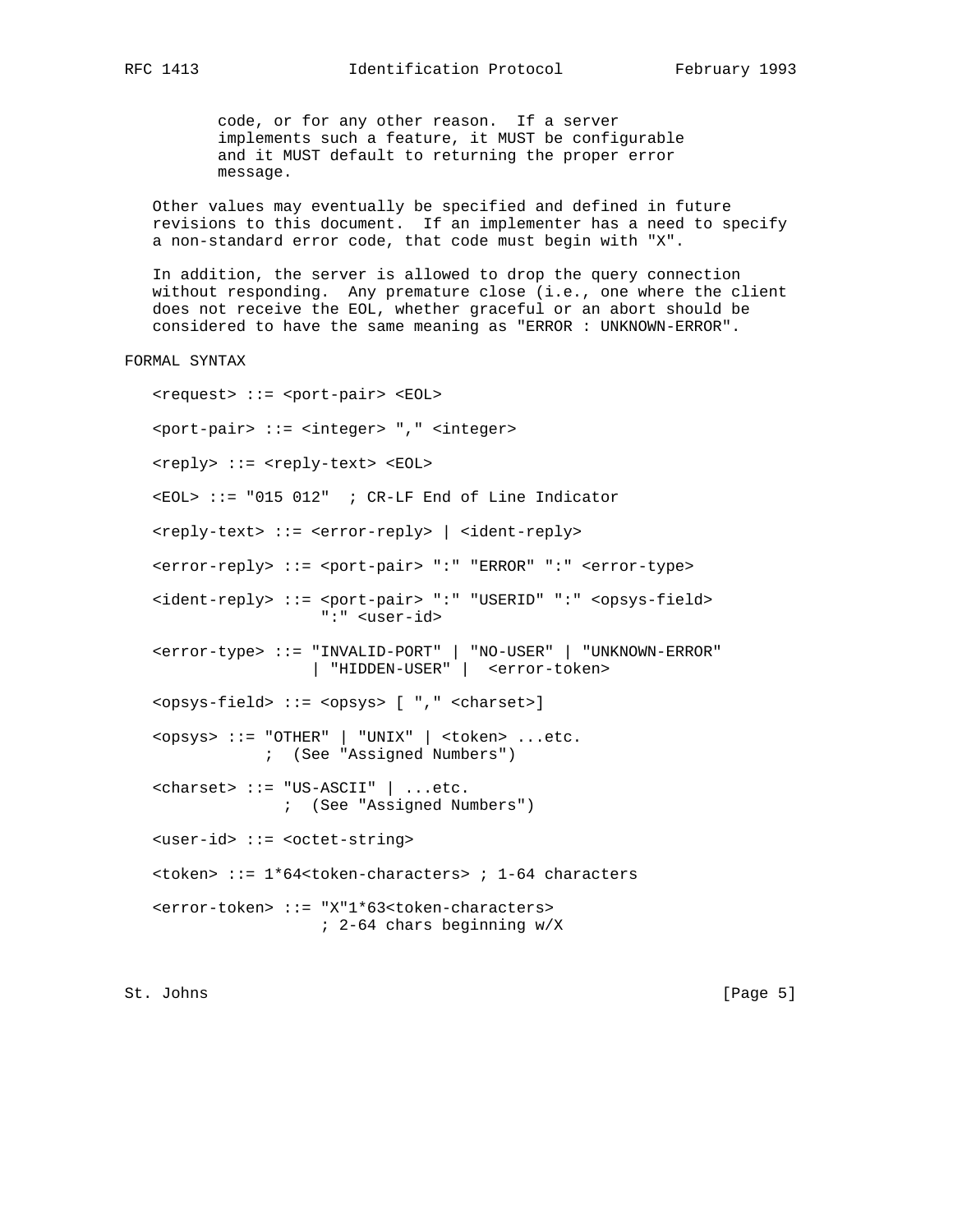<integer> ::= 1\*5<digit> ; 1-5 digits. <digit> ::= "0" | "1" ... "8" | "9" ; 0-9 <token-characters> ::= <Any of these ASCII characters: a-z, A-Z,  $-$  (dash),  $.!\@if_{*}^*{\circ}^*{\circ}^*()_{-}=+$ ., <>/?"' ~``{}[]; > ; upper and lowercase a-z plus ; printables minus the colon ":" ; character. <octet-string> ::= 1\*512<octet-characters> <octet-characters> ::= <any octet from 00 to 377 (octal) except for ASCII NUL (000), CR (015) and LF (012)>

Notes on Syntax:

- 1) To promote interoperability among variant implementations, with respect to white space the above syntax is understood to embody the "be conservative in what you send and be liberal in what you accept" philosophy. Clients and servers should not generate unnecessary white space (space and tab characters) but should accept white space anywhere except within a token. In parsing responses, white space may occur anywhere, except within a token. Specifically, any amount of white space is permitted at the beginning or end of a line both for queries and responses. This does not apply for responses that contain a user ID because everything after the colon after the operating system type until the terminating CR/LF is taken as part of the user ID. The terminating CR/LF is NOT considered part of the user ID.
- 2) The above notwithstanding, servers should restrict the amount of inter-token white space they send to the smallest amount reasonable or useful. Clients should feel free to abort a connection if they receive 1000 characters without receiving an <EOL>.
- 3) The 512 character limit on user IDs and the 64 character limit on tokens should be understood to mean as follows: a) No new token (i.e., OPSYS or ERROR-TYPE) token will be defined that has a length greater than 64 and b) a server SHOULD NOT send more than 512 octets of user ID and a client MUST accept at least 512 octets of

St. Johns [Page 6]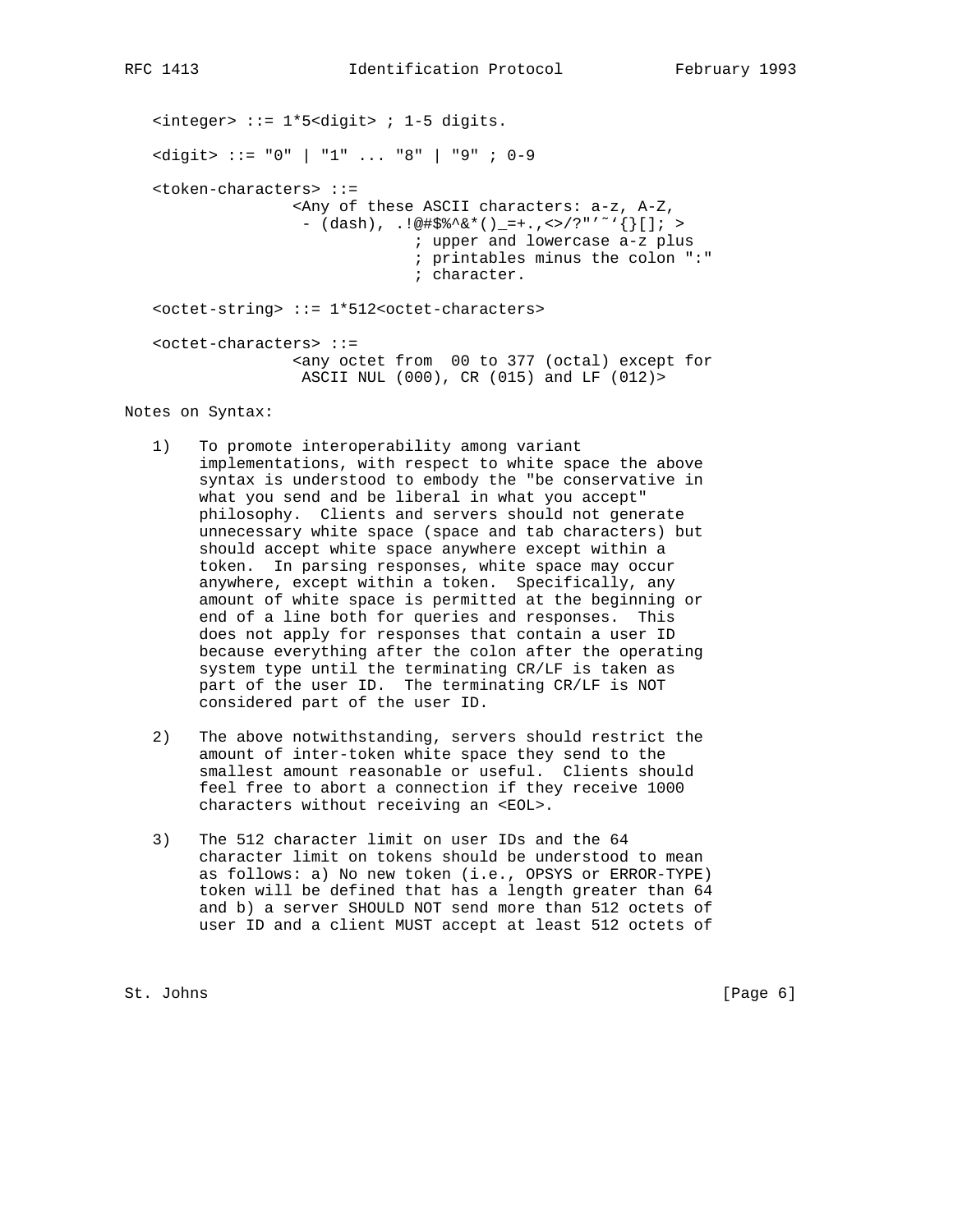user ID. Because of this limitation, a server MUST return the most significant portion of the user ID in the first 512 octets.

- 4) The character sets and character set identifiers should map directly to those defined in or referenced by RFC 1340, "Assigned Numbers" or its successors. Character set identifiers only apply to the user identification field - all other fields will be defined in and must be sent as US-ASCII.
- 5) Although <user-id> is defined as an <octet-string> above, it must follow the format and character set constraints implied by the <opsys-field>; see the discussion above.
- 6) The character set provides context for the client to print or store the returned user identification string. If the client does not recognize or implement the returned character set, it should handle the returned identification string as OCTET, but should in addition store or report the character set. An OCTET string should be printed, stored or handled in hex notation (0-9a-f) in addition to any other representation the client implements - this provides a standard representation among differing implementations.
- 6. Security Considerations

 The information returned by this protocol is at most as trustworthy as the host providing it OR the organization operating the host. For example, a PC in an open lab has few if any controls on it to prevent a user from having this protocol return any identifier the user wants. Likewise, if the host has been compromised the information returned may be completely erroneous and misleading.

 The Identification Protocol is not intended as an authorization or access control protocol. At best, it provides some additional auditing information with respect to TCP connections. At worst, it can provide misleading, incorrect, or maliciously incorrect information.

 The use of the information returned by this protocol for other than auditing is strongly discouraged. Specifically, using Identification Protocol information to make access control decisions - either as the primary method (i.e., no other checks) or as an adjunct to other methods may result in a weakening of normal host security.

St. Johns [Page 7]